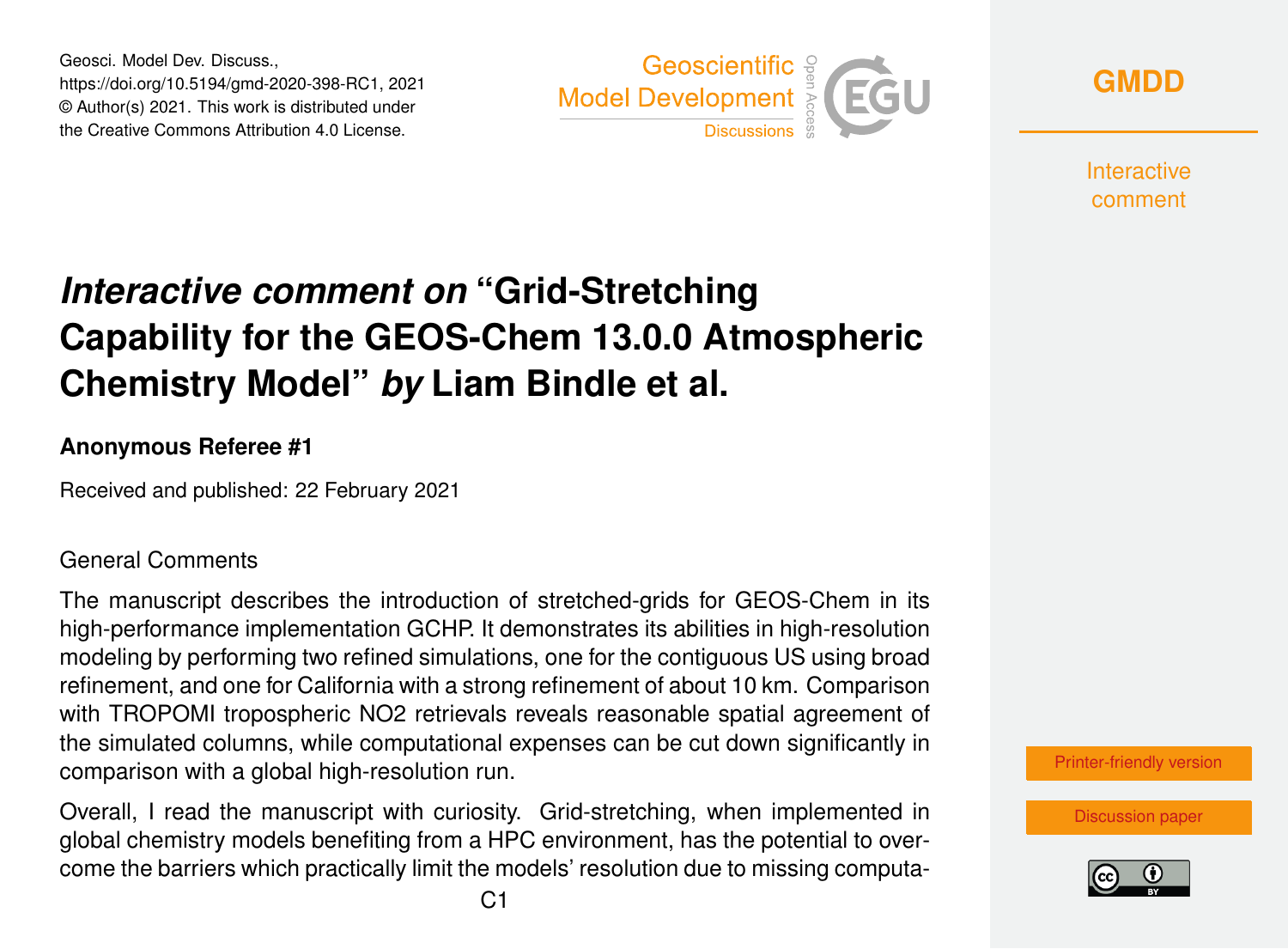tional resources and model parallelism. Nested simulations are the classical approach, but are hampered by the necessity to define and transfer adequate initial and boundary conditions or coupling parameters between the model domains. Grid-stretching is seamless and easy to use, once the capabilities have been set up properly. The authors' work builds up on a series of recent developments for GEOS-Chem and its components, including grid-independent chemical transport, introduction of stretched-grids for the FV3 dynamical core, improved parallelism and coupling of model components, and the use of grid-independent emission inventories. Here, for the first time all these developments have been combined to allow for high-resolution refinement of chemistry simulations, technically feasible for localized resolutions down to 10 km. Although more validation of the model setup will be needed, e.g. by comparison with in situ measurements, by using equally high resolution meteorological data, or by evaluating transport and diffusion of longer-lived species, I recommend to publish the paper without such extensions but after responding to some minor corrections which are outlined below.

#### Specific Comments

Introduction

Please give some more overview on other grid refinement techniques, like adaptive mesh refinement (e.g, Slingo et al., 2009; Garcia-Menendez and Odman, 2011) and parent-child coupling (Zängl et al., 2015).

Lines 17-19: Please add production and destruction by chemical reaction.

Lines 19-20: In addition to missing computational resources, models typically also lack sufficient model parallelism, making high resolution simulations inefficient or even unfeasible.

Lines 26-29: Add a few more references which reflect pioneer or developments apart from GEOS-Chem, e.g. Miyakoda and Rosati (1977), Zhang et al. (1986), Krol et al. (2005).

## **[GMDD](https://gmd.copernicus.org/preprints/)**

**Interactive** comment

[Printer-friendly version](https://gmd.copernicus.org/preprints/gmd-2020-398/gmd-2020-398-RC1-print.pdf)

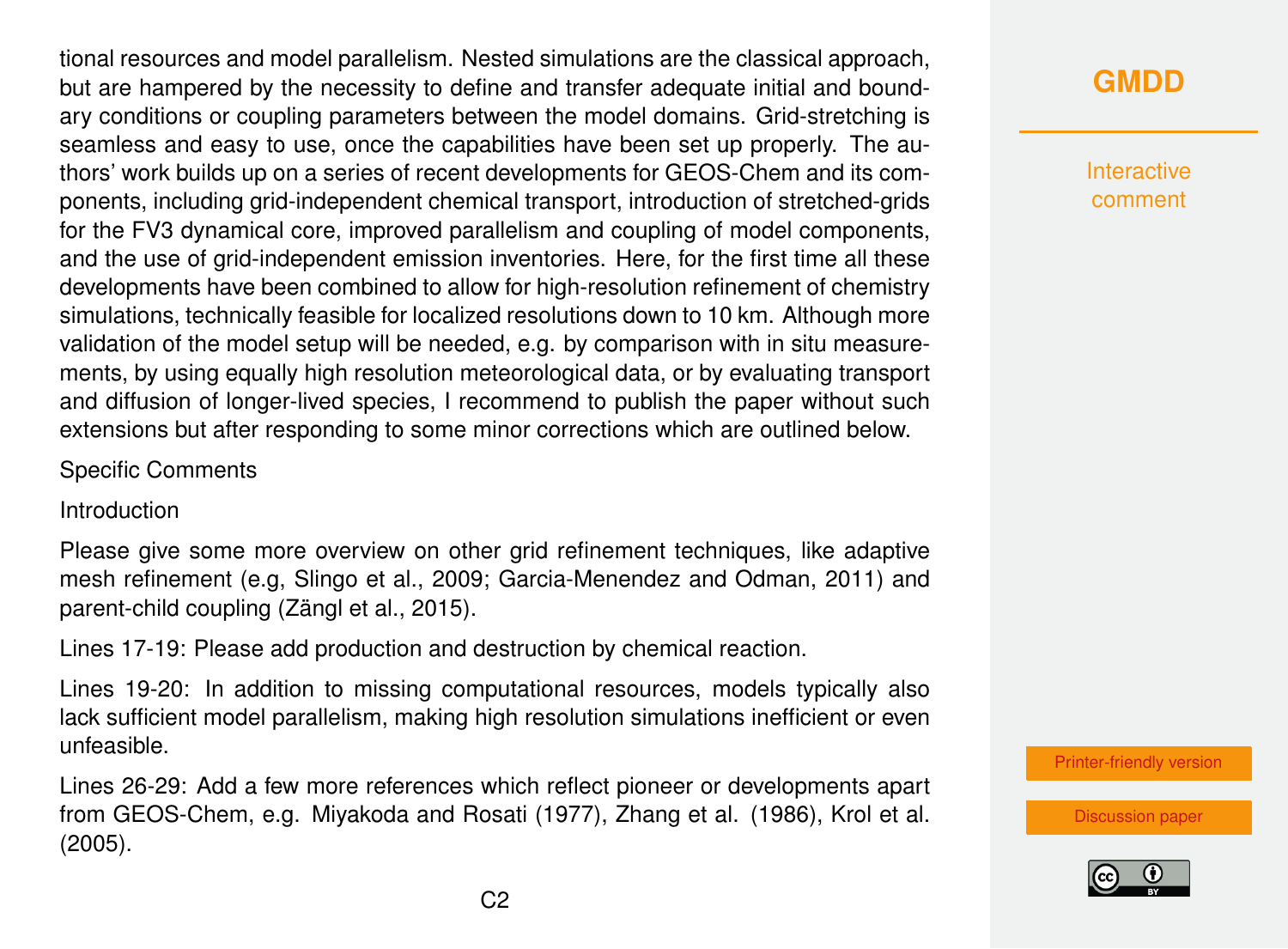Development of Stretched-Grids in GEOS-Chem

For better orientation to users not familiar with GEOS-Chem: Please add an overview of used cubed-sphere sizes together with an estimate of model resolution in km. This can be given as a table or as a formula if apllicable.

Line 60: Refences should be given already in the introduction.

Lines 64-65: Add references to Rienecker et al. (2008), Todling and El Akkraoui (2018).

Lines 81-82: Re-formulate this sentence. A rotation in latitude (longitude) direction must result in a new target latitude (longitude).

Lines 115-116: Re-formulate this sentence: "A constraint for S, such that the refined domain diameter is greater than wtf . . ."

Line 126: While the constraints given in this section are clear to me, I cannot follow the choice of C104 here. How is this number derived?

Lines 128-131: All emissions presented here are for the US only. What about emissions outside this region? They may play a role for transported species.

Lines 130-131: Add reference to van der Werf et al. (2017).

Lines 145-149: This rather short section raises expectations, that either you will explain next the prototype simulation or the benchmarking code, but you don't follow this path further. Either this section needs to be extended by some more details or even more shortened.

Lines 154-156: If I understood correctly, you chose a stretch factor of 2.4 to achieve a similar resolution of C96-global and C96e-NA over the US. The target point is chosen so that the grid boxes have minimal overlap over the US. Please state this more clearly.

Lines 162-166: Have all simulations been performed using exactly the same time step, vertical resolution, meteorological and chemical input data?



**Interactive** comment

[Printer-friendly version](https://gmd.copernicus.org/preprints/gmd-2020-398/gmd-2020-398-RC1-print.pdf)

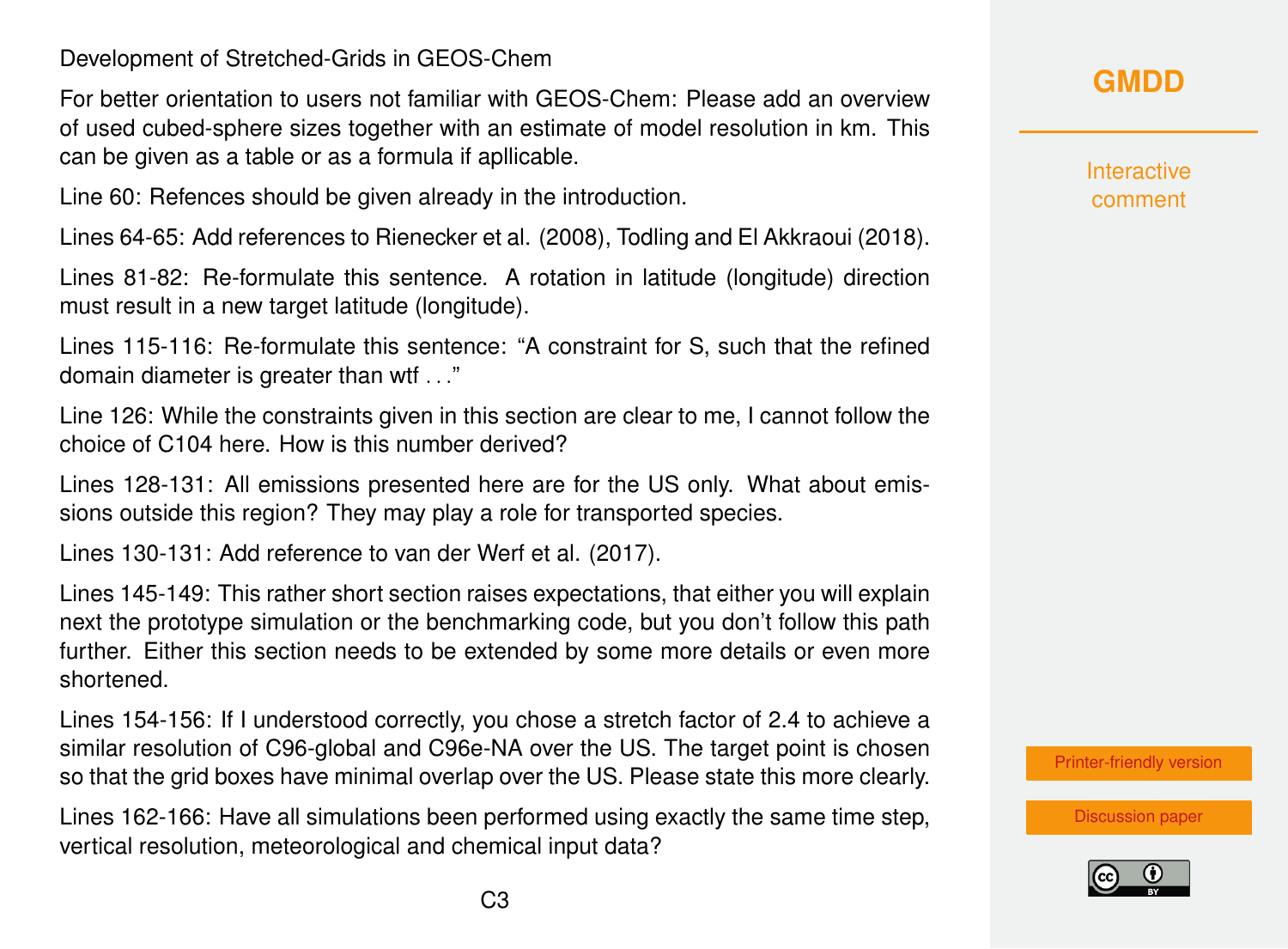Stretched-Grid Case-Studies

Lines 171-173: I would not call this an assimilation of meteorological data into GEOS-Chem, as the text suggests, it's rather a kind of nudging.

Lines 198-201: For readers not familiar with US geography: Please specify location and type of source for emissions at "Four Corners" and "near Denver". I argue these emissions are from large power plants. Both locations could also be marked in Fig. 6.

Lines 210-211: Can you give a reference?

Lines 211-214: It should be noted here that a resolution of 9-10 km is at the lower edge of what can be simulated using traditional model physics parameterizations.

Lines 216-217: It would indeed be interesting to compare your simulations with a run using meteorological input with higher horizontal, vertical, and temporal resolution.

Line 224: Is any spinup used for this simulation?

Lines 225-228: Please mark less well known cities in Figure 8.

**Conclusions** 

Lines 241-242: Which grid methods exactly can be used by GEOS-Chem?

Appendix A

Line 261: Is it possible to give a formula for deriving the average resolution?

**Figures** 

Figure 1: You could add for illustration, that the number of grid faces is always 6.

Figure 3: "C94-global" can be omitted in the lower panel.

Figure 4: Chemical species are given in mixing ratios, not as concentrations. Please specify mole mole-1 or kg kg-1.

**[GMDD](https://gmd.copernicus.org/preprints/)**

Interactive comment

[Printer-friendly version](https://gmd.copernicus.org/preprints/gmd-2020-398/gmd-2020-398-RC1-print.pdf)

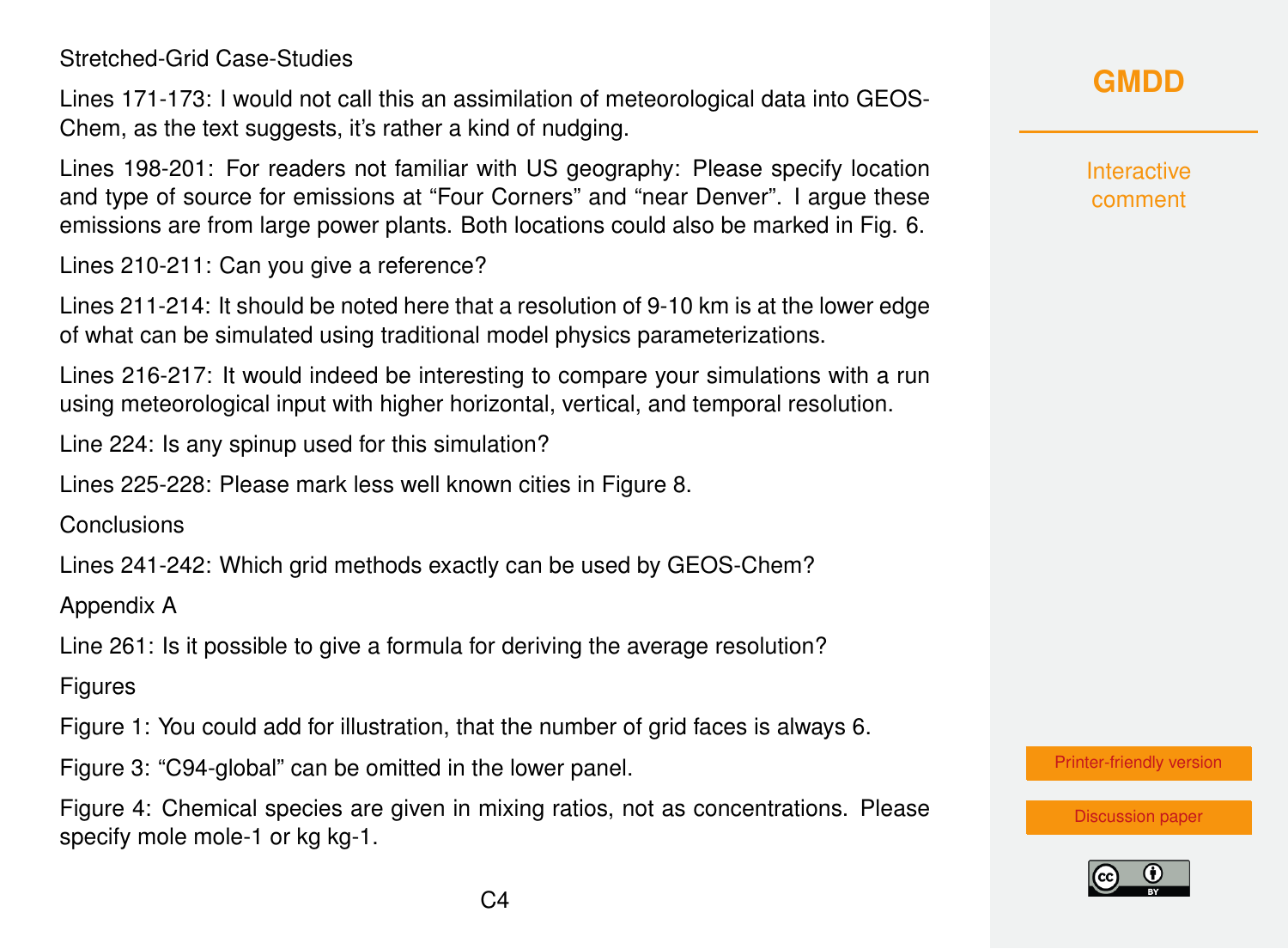Figure 6: Please mark locations of Denver and Four Corners. What can be said about the point source in western Wyoming, which is only visible in the high resolution simulations?

Figure 8: Please mark locations of Sacramento, Fresno, and Bakersfield. Why are emissions in the San Francisco Bay area largely underestimated in C90-global?

Technical Corrections

Lines 277-278: Exchange "B5" by "B4" (two times).

References:

Garcia-Menendez, F. and Odman, M. T.: Adaptive grid use in airquality modeling, Atmosphere, 2, 484–509, 2011.

Krol, M., Houweling, S., Bregman, B., van den Broek, M., Segers, A., van Velthoven, P., Peters, W., Dentener, F., and Bergamaschi, P.: The two-way nested global chemistrytransport zoom model TM5: algorithm and applications, Atmos. Chem. Phys., 5, 417– 432, https://doi.org/10.5194/acp-5-417-2005, 2005.

Miyakoda, K., and Rosati, A.: One-way nested grid models: The interface conditions and the numerical accuracy, Mon. Weather Rev., 105, 1092-1107, 1977.

Rienecker, M. M., and Coauthors, 2008. The GEOS-5 data assimilation systemâAT-Documentation of versions 5.0.1, 5.1.0, and 5.2.0. NASA/TM-2008-104606, Vol. 27, 118 pp., https://gmao.gsfc.nasa.gov/pubs/docs/GEOS5\_104606-Vol27.pdf.

Todling, R., and A. El Akkraoui, 2018: The GMAO hybrid ensemble-variational atmospheric data assimilation system: Version 2.0. NASA/TM-2018-104606, Vol. 50, 184 pp., https://gmao.gsfc.nasa.gov/pubs/docs/Todling1019.pdf.

van der Werf, G. R., Randerson, J. T., Giglio, L., van Leeuwen, T. T., Chen, Y., Rogers, B. M., Mu, M., van Marle, M. J. E., Morton, D. C., Collatz, G. J., Yokelson, R. J., and Kasibhatla, P. S.: Global fire emissions estimates during 1997–2016, Earth Syst. Sci. **Interactive** comment

[Printer-friendly version](https://gmd.copernicus.org/preprints/gmd-2020-398/gmd-2020-398-RC1-print.pdf)